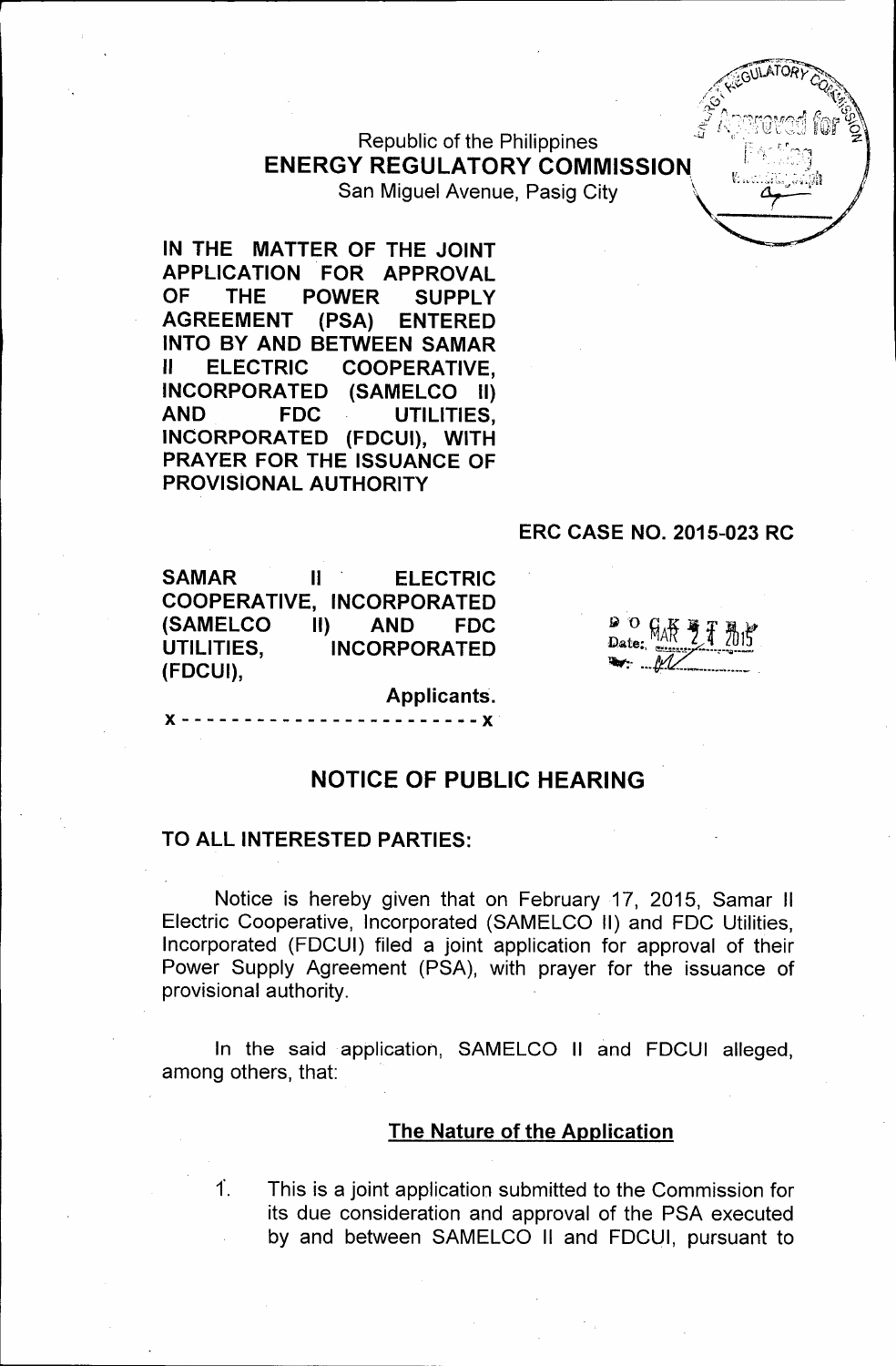Rule 20(B) of the ERC's Rules of Practice and Procedure (the ERC Rules)<sup>1</sup> and other pertinent rules and regulations:

## The Applicants

- 2. SAMELCO II was created pursuant to the provisions of Republic Act No. 6038 or the National Electrification Administration (NEA) Act, as amended by Presidential Decree No. 269. Pursuant to this Decree, it was incorporated and registered on August 23, 1975 with principal office at Paranas, Samar. It serves the power requirements of the Municipalities of Basey, Calbiga, Catbalogan, Daram, Hinabangan, Jiabong, Marabut, Motiong, Paranas, Pinabacdao, San Jose De Buan, San Sebastian, Sta. Rita, Talalora, Villareal and Zumarraga, all in the Province of Samar;
- 3. FDCUI is a corporation duly organized and existing under the Philippine Laws, with principal office address at the 23<sup>rd</sup> Floor PBCom Tower, 6795 Ayala Avenue corner V.A. Rufino St., Makati City. It was formerly known and registered under the name ALG Renewable Energy Holdings, Incorporated. It is a wholly owned subsidiary of Filinvest Development Corporation (FDC);

# Compliance with Pre-filing Requirements

- 4. In compliance with Rule 6 of the ERC Rules and in support of the instant application for approval of the PSA, copies of the joint application (including annexes) were furnished to the respective legislative bodies of Paranas and the Province of Samar, where SAMELCO II principally operates;
- 5. Likewise, a copy of the joint application (including annexes) was furnished to the City of Makati where FDCUI principally operates;
- 6. The entire joint application (excluding annexes) was published in a newspaper of general circulation within the areas where SAMELCO II and FDCUI principally operate;

<sup>&</sup>lt;sup>1</sup> ERC Resolution No. 38, Series of 2006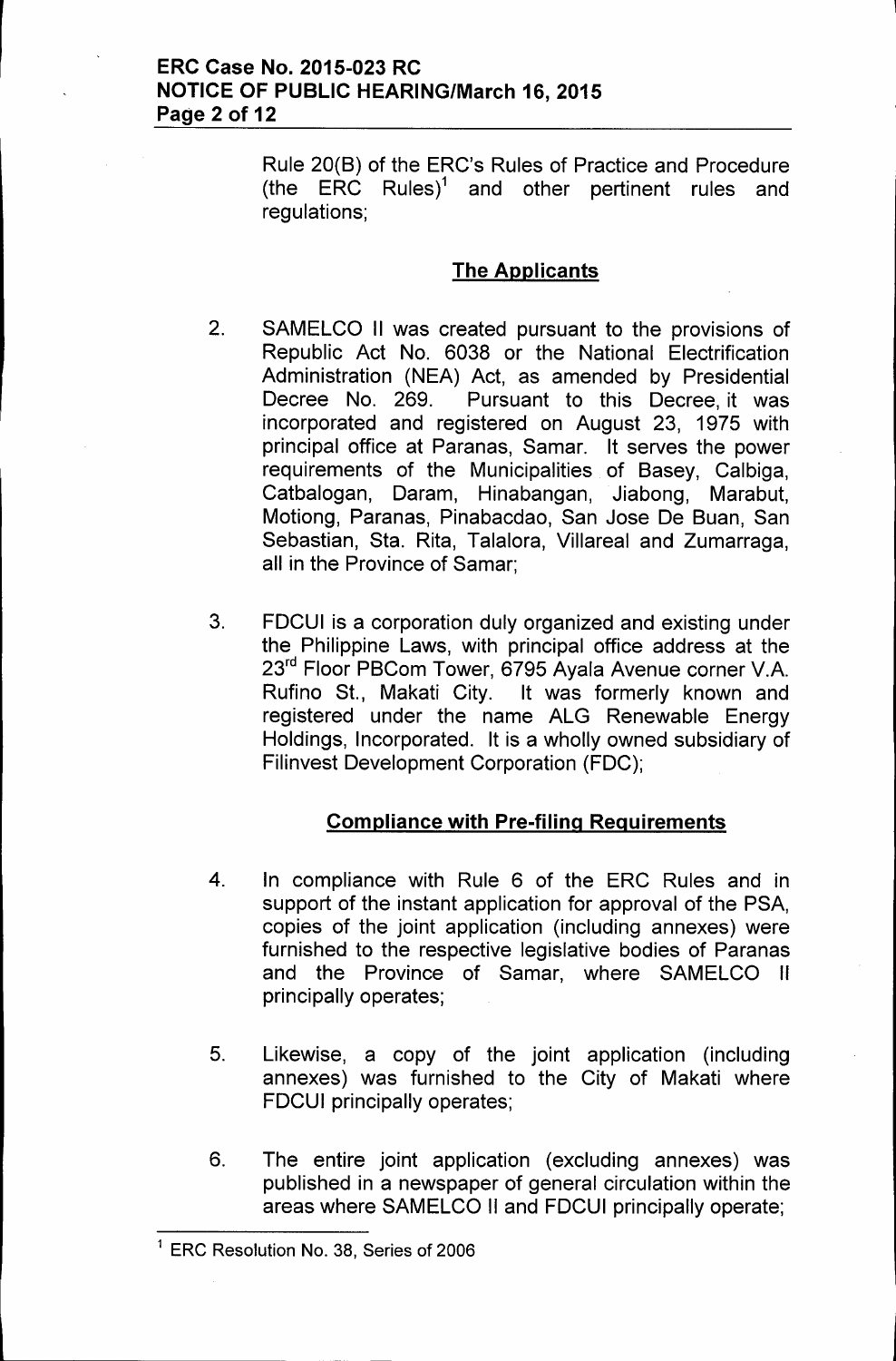### **SAMELCO II's Power Situation**

- 7. SAMELCO II currently sources bulk of its electricity requirements from, the Power Sector Assets and Liabilities Management Corporation (PSALM), GNPower Mariveles Coal Plant (GMCP) and the Wholesale Electricity Spot Market (WESM). However, on December 25, 2014, its bilateral contract with PSALM expired;
- 8. To ensure continuous supply and security of electricity within its franchise area, SAMELCO II signed with FDCUI on December 22, 2014, a PSA for a contracted demand of 1 MW for one (1) year from December 26, 2014 to December 25, 2015. The power requirements for SAMELCO II shall be sourced from the Unified Leyte Geothermal Power Plant (ULGPP) Output administered by FDCUI;
- 9. SAMELCO II has forecasted and simulated the effect of the inclusion of the power supplied by FDCUI from the Output of the ULGPP, taking into consideration the reduced supply from the PSALM, to wit:

| With $FDCUI - ULGPP$  | PhP5.6360/kWh        |
|-----------------------|----------------------|
| Without FDCUI - ULGPP | PhP5.5481/kWh        |
| <b>Rate Impact</b>    | <b>PhP0.0879/kWh</b> |

## **The Selection of an Independent Power Producer Administrator UPPAl for the Strips of the ULGPP**

- 10. On November 7, 2013, PSALM conducted the opening of bids for the selection and appointment of IPPAs for the Strips of Energy of the ULGPP located in Tongonan, Leyte;
- 11. FDCUI was selected as the winning bidder for the 40 MW Strips of Energy of the ULGPP. The Notice of Award was issued by PSALM on January 29,2014;

The Region VIII electric cooperatives (R8 ECs) have undertaken a competitive selection process (CSP) in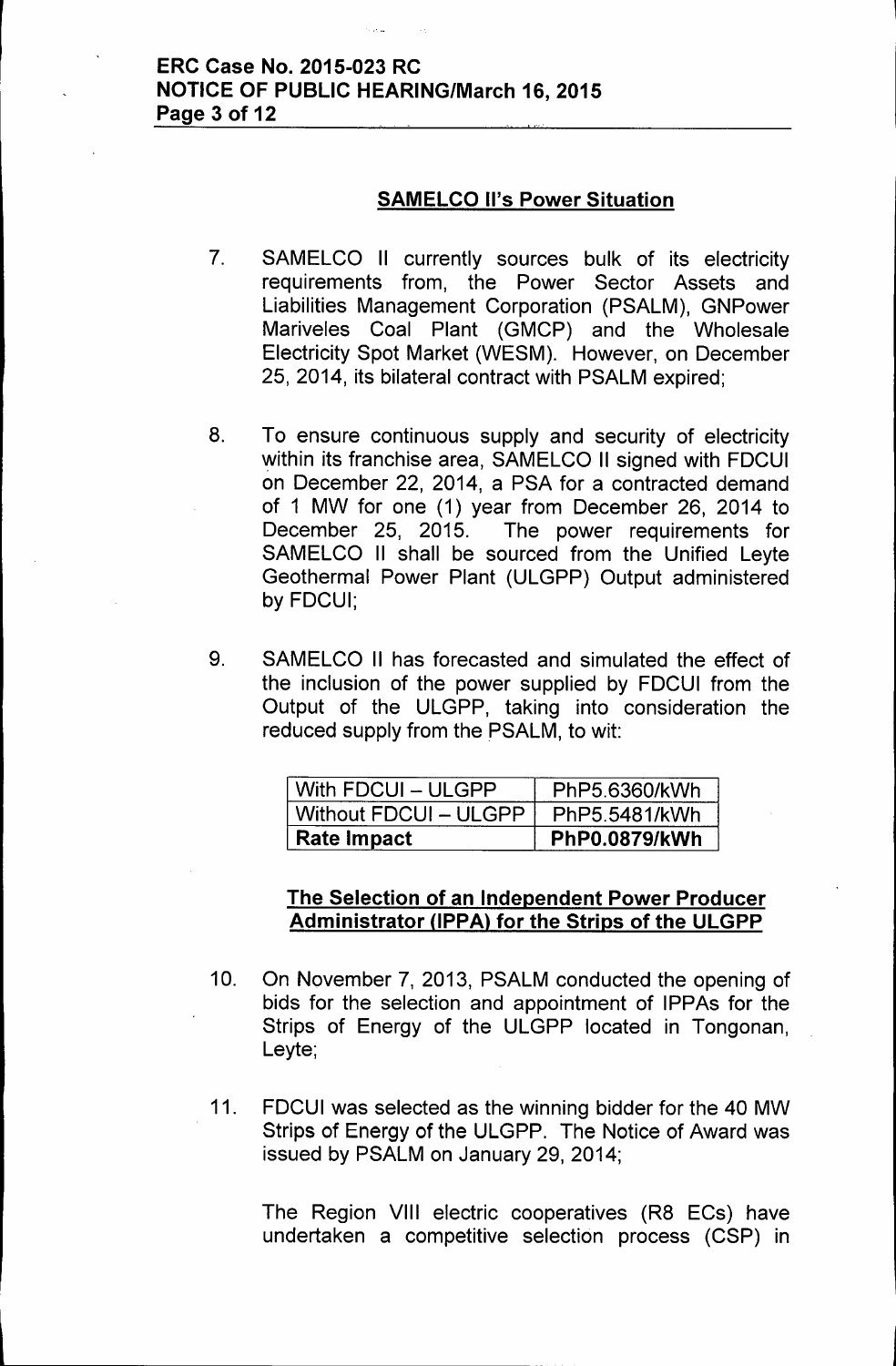## **ERC Case No. 2015-023 RC NOTICE OF PUBLIC HEARING/March 16, 2015 Page 4 of 12**

September 2014 inviting power suppliers to participate in the Joint Competitive Power Supply Procurement (JCPSP) process for the short-term supply of power of the eleven Region 8 member-ECs for the Contract Years 2015 to 2018. Qualified bidders which signified interest to participate in the bidding process were provided with the Instructions to Bidders, Checklist of Eligibility and Bid Requirements, which include the legal, technical and financial requirements and Information Memorandum on the R8 JCPSP and member ECs;

As part of the bidding procedures, the eligibility and bid requirements submitted by each bidder were assessed while the technical and financial proposal (Bid Form) were separately and independently evaluated by calculating and comparing the effective price (PhP/kWh) of the power supply offered from the perspective of memberconsumers of the ECs (i.e., net passed-through generation rates);

The Bid with the lowest calculated effective price in a contract year was considered the Lowest Calculated Bid (LCB) and was subjected to post-qualification;

For the bidder/s that has/have passed the postqualification, its/their Bid/s was/were declared as the Lowest Calculated Responsive Bid(s). The ECs then awarded the PSAs to the Bidder/s whose Bid/s has/have been determined to be the Lowest Calculated Responsive Bid(s);

12. For the JCPSP process for the short-term supply of power of the Region 8 member ECs for the Contract Years 2015 to 2018, below is the Transaction Schedule indicating the activities conducted and the corresponding timetable:

| <b>Activities</b>                                   | <b>Date</b>        |
|-----------------------------------------------------|--------------------|
| Publication and Invitation to Bid                   | September 24, 2014 |
| Payment of Bid Participation Fee October 7-10, 2014 |                    |
| and Issuance of Bidding Documents                   |                    |
| <b>Pre-Bid Conference 1</b>                         | October 13, 2014   |
| Deadline of Submission of October 17, 2014          |                    |
| <b>Comments on Bidding Documents</b>                |                    |
| <b>Pre-Bid Conference 2</b>                         | October 23, 2014   |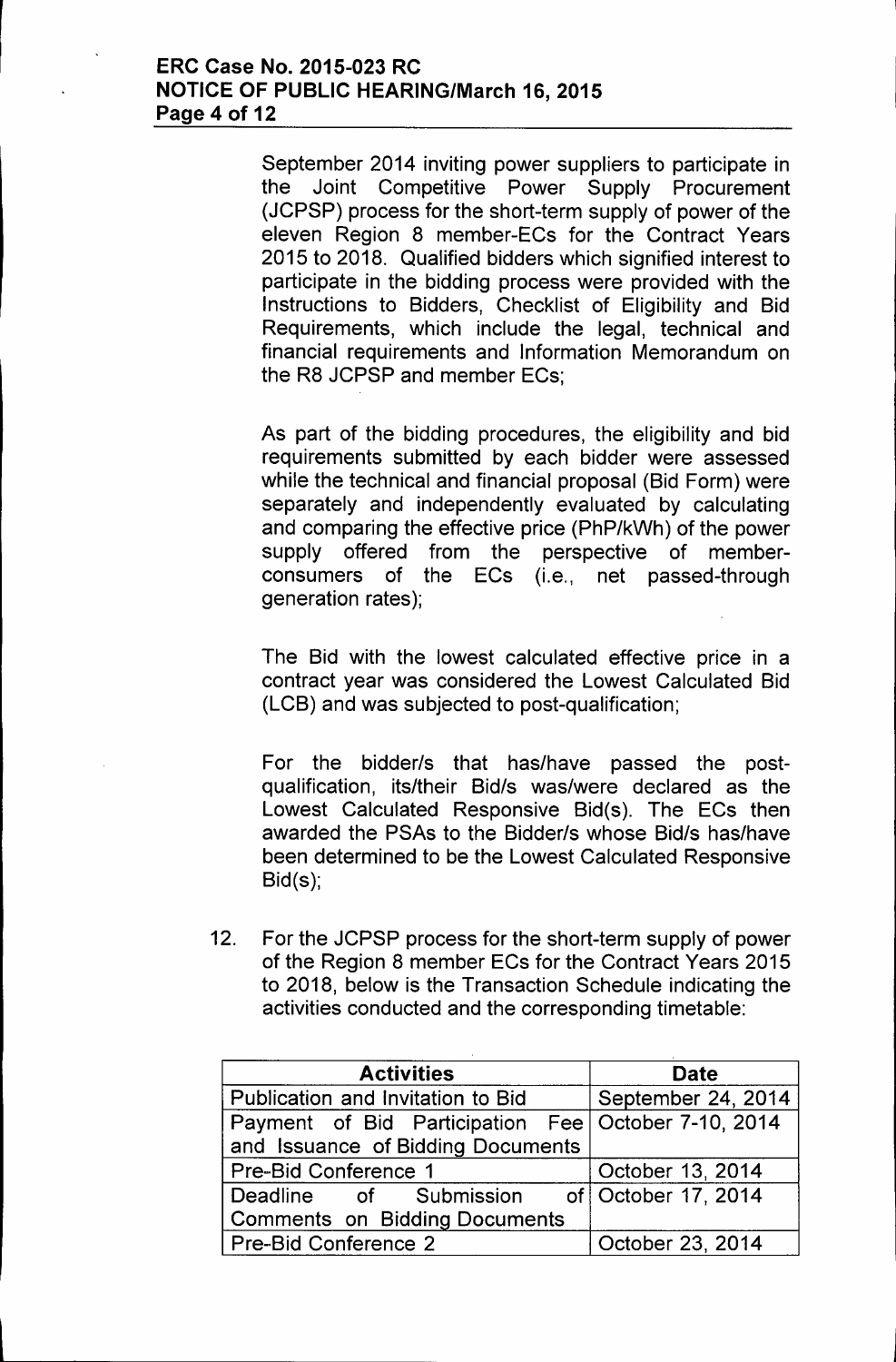## ERC Case No. 2015-023 RC NOTICE OF PUBLIC HEARING/March 16, 2015 Page 5 of 12

| <b>Bidders</b>                                     |  |  |  |                  | Issuance of Final Instructions to October 27, 2014 |
|----------------------------------------------------|--|--|--|------------------|----------------------------------------------------|
| Submission and Opening of Bids                     |  |  |  | November 7, 2014 |                                                    |
| Declaration of Winning Bidders                     |  |  |  |                  | November 14, 2014                                  |
| Signing of Power Supply Agreements   December 2014 |  |  |  |                  |                                                    |

# The PSA

13. After extensive negotiations with FDCUI, SAMELCO II signed on December 22, 2014, a PSA from the Strips of Energy of ULGPP for a contracted demand of 1 MW for one (1) year;

# *Executive Summary*

14. The PSA governs the relationship between the Supplier and the Customer for the sale of electric power. The electric power supply will be drawn from the Output of ULGPP. The Monthly Generation Charge is equal to Fixed Monthly Charge and Energy Charge. The PSA is subject to the Customer's security deposit, assignment and termination;

# *Salient Features*

- 15. The PSA between SAMELCO II and FDCUI contains the following salient terms and conditions:
	- a. Term. The PSA shall have a term of one (1) year or from December 26, 2014 to December 25, 2015;
	- b. Service Specification. They agreed to the following service specifications:

| <b>Contract</b><br>Year | <b>Duration</b>                           | <b>Contracted</b><br>Capacity |
|-------------------------|-------------------------------------------|-------------------------------|
| 2015                    | December 26, 2014 to<br>December 25, 2015 | 1.000                         |

Unutilized Contracted Capacity. The unutilized Contracted Capacity of the Buyer may be made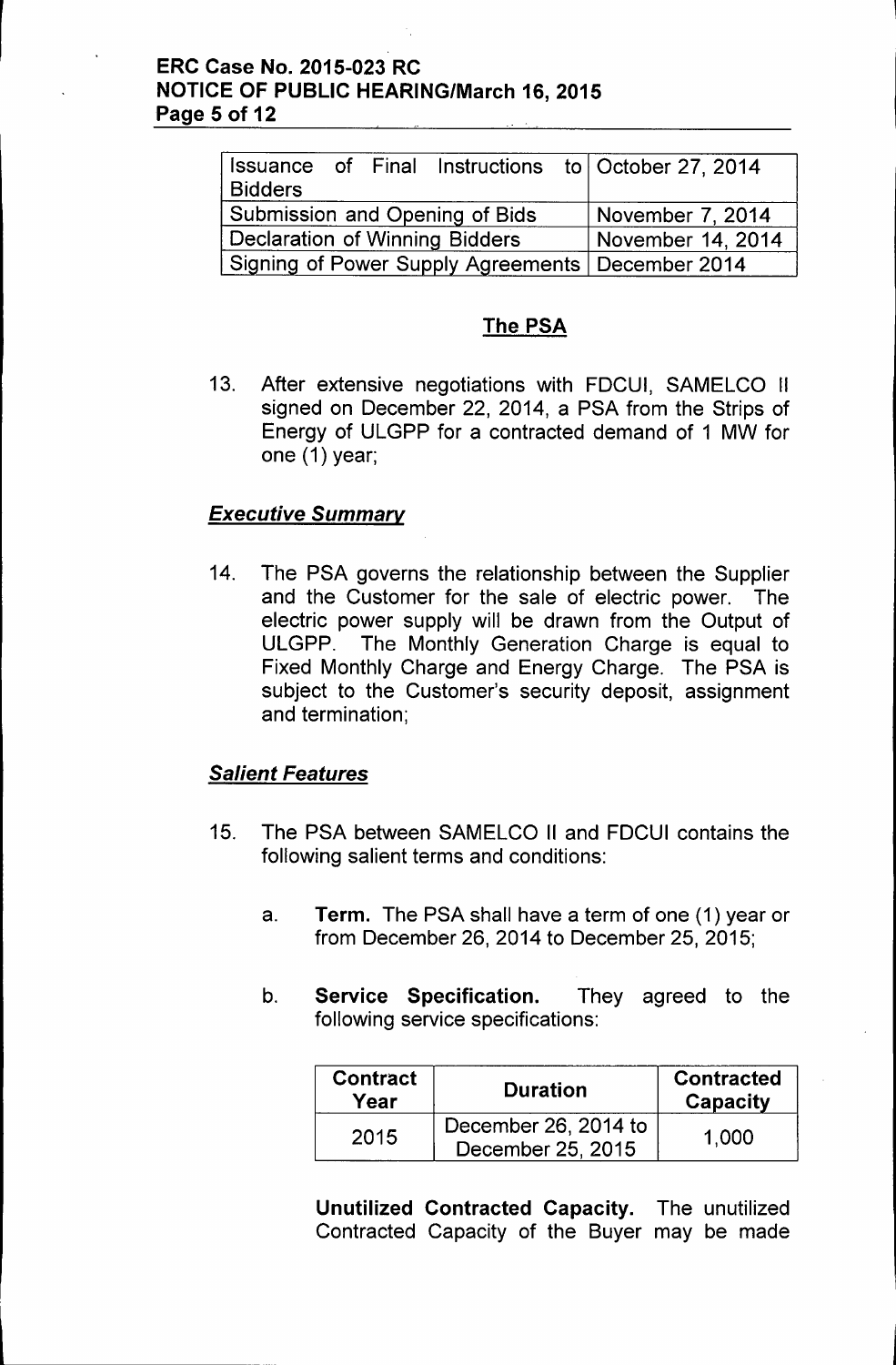available for utilization of other Region 8 ECs or sold to WESM in accordance with its Rules, and Scheduling and Dispatch Protocol of the PSA;

Reallocation of Contracted Capacities Among Region 8. In order to maximize capacity utilization, the Buyer may, from time to time, reallocate other load nodes, its Contracted Capacities in accordance with the WESM, and Scheduling and Dispatch Protocol, provided, that the Buyer shall still be solely and exclusively responsible for the settlement and payment of the Contracted Capacities. All chargers against any Parties, related to the reallocation of the contracted capacities such as but not limited to, Value-Added Tax (VAT), Local Business Tax, WESM Charges, Line Rentals and such other incidental or regulatory charges or penalties as may be imposed shall be for the account of the Buyer;

c. Reduced Generation Output. Should the Contracted Capacity delivered for the Seller by the ULGPP be interrupted or curtailed to a level below its allocated Strips of 40 MW, for the period, due to the fault or lack of generation capacity of the operator of the ULGPP, the Contracted Capacity of the Buyer shall be adjusted proportionately with the other customers of the Seller;

The Total Customers' Contracted Capacity shall be the sum of the Contracted Capacity of the Seller's Customers under a valid and binding power supply contract with the Seller, but not to exceed 40 MW. For this purpose, the Seller shall update the Buyer of its Total Customers' Contracted Capacity;

- d. Replacement Power. In case of reduced Generation Output of the ULGPP, the Buyer shall procure Replacement Power at its own costs. The Seller shall cooperate to arrange for Replacement Power from the WESM;
- e. Contract Price and Total Monthly Charge. The total monthly charge, before taxes, for a billing shall be computed according to the following: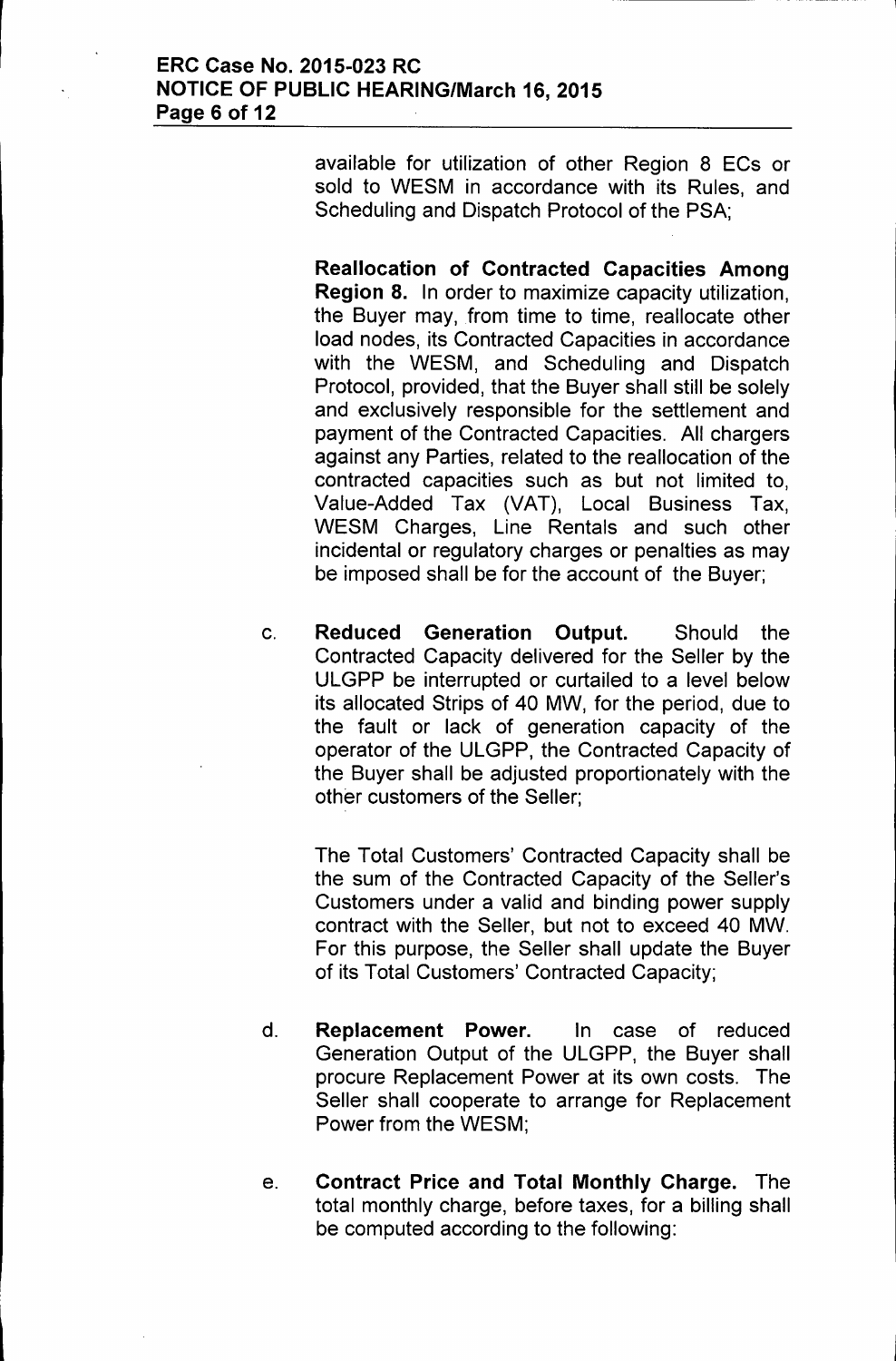## ERC Case No. 2015-023 RC NOTICE OF PUBLIC HEARING/March 16, 2015 Page 7 of 12

# Total Monthly Charge = Fixed Monthly Charge + Variable Charge

#### Fixed Monthly Charge:

### Fixed Monthly Charge =  $FMF_{CY} * \sum (CAP_{Sched} * H_n)$

Where:

- Fixed Monthly Charge = Fixed Monthly Payment for Contracted Capacity (CC) in PhP. Expanded VAT (EVAT) of twelve percent (12%) shall be applied to this Fixed Monthly Charge
- **FMFcy** = Fixed Monthly Fee at a given Contract Year (CY) in Php/kWh. FMF<sub>CY</sub> values are given in the table below
	- = Scheduled Capacity in kW For Hour n
	- = CC except during interruption or curtailment as provided under Section 1.2
	- = Specific Hour during the billing period

#### Energy Charge:

#### Energy Charge =  $EF_{CY}$  \*  $\Sigma(CAP_{Sched}$  + H<sub>n</sub>)

Where:

CAPSched

 $H_n$ 

#### **Energy Charge**  $=$  Monthly Payment for actual Energy delivered by the Seller to Buyer in Php.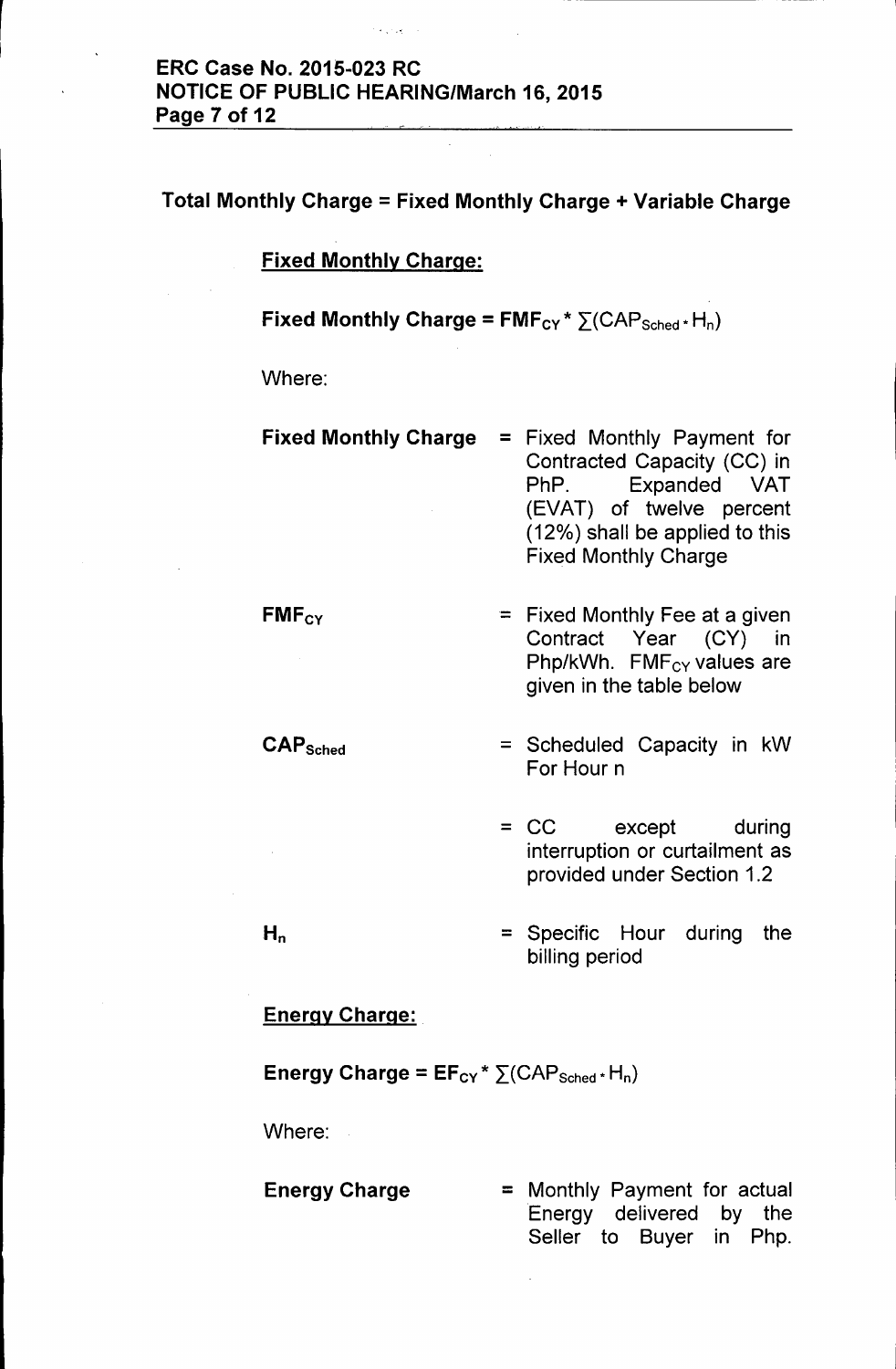## ERC Case No. 2015-023 RC NOTICE OF PUBLIC HEARING/March 16, 2015 Page 8 of 12

ZERO applied **Charge** E-VAT shall be to this Energy

= Scheduled Capacity in kW For Hour n

= CC except during interruption or curtailment as provided under Section 1.2

- = Energy Fee at Contract Year (CY= 2015 or CY= 2016) in Php/kWh
- = Specific Hour during the billing period

The detailed Generation Charge Computation is attached to the application; and

f. Security Deposit. The Buyer shall establish a Security Deposit not later than thirty (30) Business Days after the Effective Date. The Security Deposit shall be equivalent to one hundred percent (100%) of the projected highest monthly Power Bill for the first Contract Year of the Agreement;

> RENAGMEC Security Fund. The RENAGMEC Power Corporation (RPC) has established a fund exclusively for the R8 JCPSP Transaction Sellers as an additional security for the amounts payable by the Buyer to the Seller;

> If the Security Deposit is insufficient for the amount payable by the Buyer to the Seller, the Seller is entitled to draw the balance from the RENAGMEC Security Fund subject to drawing procedures to be agreed upon by the Parties;

 $H_n$ 

 $EF_{CY}$ 

CAPSched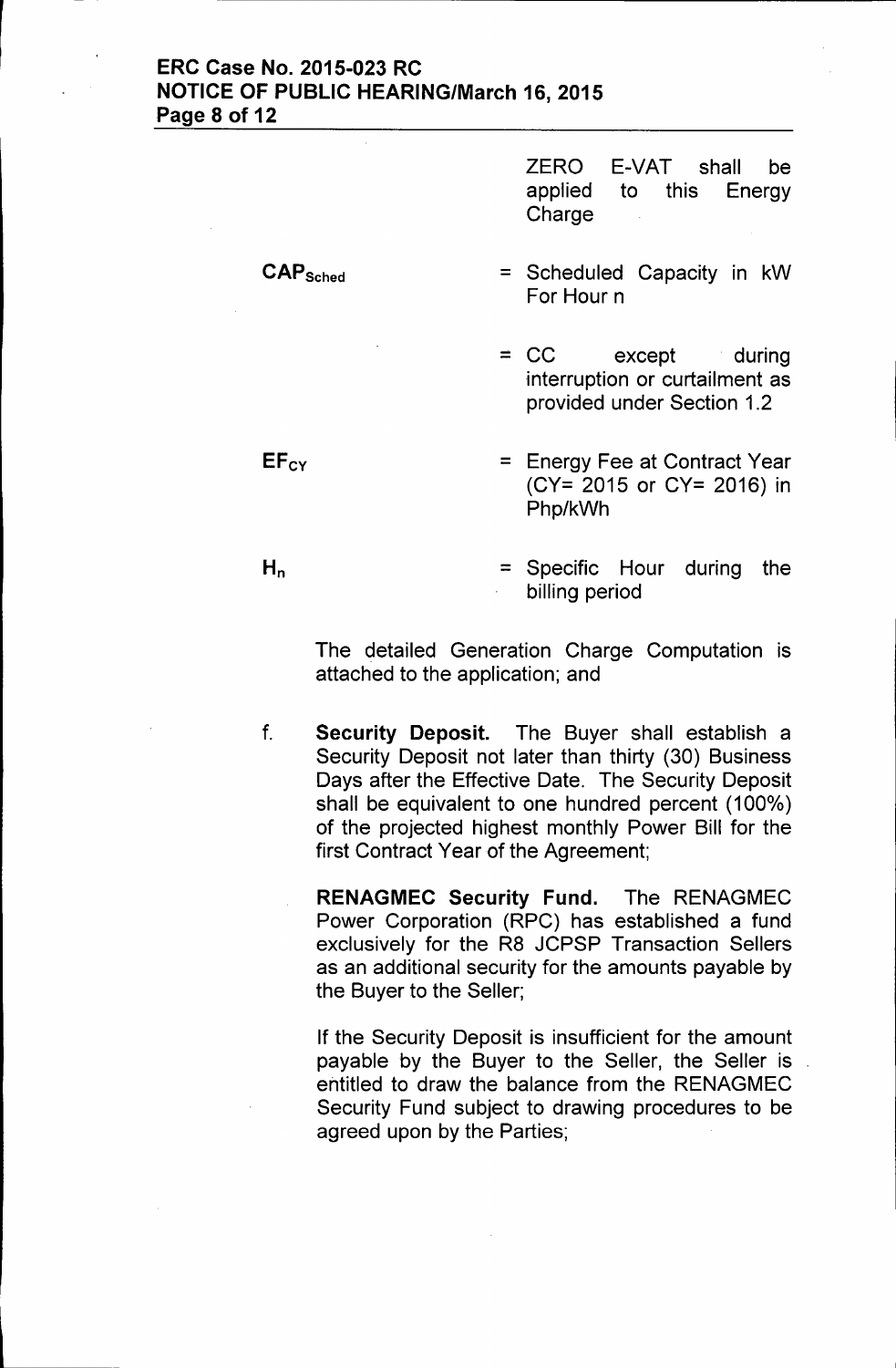# ERC Case No. 2015-023 RC NOTICE OF PUBLIC HEARING/March 16, 2015 Page 9 of 12

# **Other Related Documents**

16. In further support of the instant application, they submit to the Commission the following documents:

|                                                                     | <b>Nature of Documents</b>                                                                                                                                                                                                                                                                                                                                                                                                                                                                                                                                                                                                                                                                                                                                                                                                        |
|---------------------------------------------------------------------|-----------------------------------------------------------------------------------------------------------------------------------------------------------------------------------------------------------------------------------------------------------------------------------------------------------------------------------------------------------------------------------------------------------------------------------------------------------------------------------------------------------------------------------------------------------------------------------------------------------------------------------------------------------------------------------------------------------------------------------------------------------------------------------------------------------------------------------|
| A                                                                   | PSA between SAMELCO II and FDCUI dated                                                                                                                                                                                                                                                                                                                                                                                                                                                                                                                                                                                                                                                                                                                                                                                            |
|                                                                     | December 22, 2014                                                                                                                                                                                                                                                                                                                                                                                                                                                                                                                                                                                                                                                                                                                                                                                                                 |
| B                                                                   | SAMELCO II's Certificate of Franchise No. 055                                                                                                                                                                                                                                                                                                                                                                                                                                                                                                                                                                                                                                                                                                                                                                                     |
|                                                                     | dated August 6, 1973                                                                                                                                                                                                                                                                                                                                                                                                                                                                                                                                                                                                                                                                                                                                                                                                              |
| $\mathsf C$                                                         | SAMELCO II's Certificate of Registration dated                                                                                                                                                                                                                                                                                                                                                                                                                                                                                                                                                                                                                                                                                                                                                                                    |
|                                                                     | August 23, 1975                                                                                                                                                                                                                                                                                                                                                                                                                                                                                                                                                                                                                                                                                                                                                                                                                   |
| D                                                                   | ALG<br>Renewable<br>Energy<br>Holdings,                                                                                                                                                                                                                                                                                                                                                                                                                                                                                                                                                                                                                                                                                                                                                                                           |
|                                                                     | Incorporated's Certificate of Incorporation                                                                                                                                                                                                                                                                                                                                                                                                                                                                                                                                                                                                                                                                                                                                                                                       |
| E                                                                   | FDCUI's Certificate of Filing of Amended                                                                                                                                                                                                                                                                                                                                                                                                                                                                                                                                                                                                                                                                                                                                                                                          |
|                                                                     | Articles of Incorporation                                                                                                                                                                                                                                                                                                                                                                                                                                                                                                                                                                                                                                                                                                                                                                                                         |
|                                                                     |                                                                                                                                                                                                                                                                                                                                                                                                                                                                                                                                                                                                                                                                                                                                                                                                                                   |
| G                                                                   | FDCUI's latest Audited Financial Statements                                                                                                                                                                                                                                                                                                                                                                                                                                                                                                                                                                                                                                                                                                                                                                                       |
|                                                                     |                                                                                                                                                                                                                                                                                                                                                                                                                                                                                                                                                                                                                                                                                                                                                                                                                                   |
|                                                                     | Affidavit of Service of Application (including                                                                                                                                                                                                                                                                                                                                                                                                                                                                                                                                                                                                                                                                                                                                                                                    |
|                                                                     | the                                                                                                                                                                                                                                                                                                                                                                                                                                                                                                                                                                                                                                                                                                                                                                                                                               |
|                                                                     |                                                                                                                                                                                                                                                                                                                                                                                                                                                                                                                                                                                                                                                                                                                                                                                                                                   |
|                                                                     | Affidavit of Service (including annexes) to the                                                                                                                                                                                                                                                                                                                                                                                                                                                                                                                                                                                                                                                                                                                                                                                   |
|                                                                     |                                                                                                                                                                                                                                                                                                                                                                                                                                                                                                                                                                                                                                                                                                                                                                                                                                   |
|                                                                     |                                                                                                                                                                                                                                                                                                                                                                                                                                                                                                                                                                                                                                                                                                                                                                                                                                   |
|                                                                     |                                                                                                                                                                                                                                                                                                                                                                                                                                                                                                                                                                                                                                                                                                                                                                                                                                   |
|                                                                     |                                                                                                                                                                                                                                                                                                                                                                                                                                                                                                                                                                                                                                                                                                                                                                                                                                   |
|                                                                     |                                                                                                                                                                                                                                                                                                                                                                                                                                                                                                                                                                                                                                                                                                                                                                                                                                   |
|                                                                     |                                                                                                                                                                                                                                                                                                                                                                                                                                                                                                                                                                                                                                                                                                                                                                                                                                   |
|                                                                     |                                                                                                                                                                                                                                                                                                                                                                                                                                                                                                                                                                                                                                                                                                                                                                                                                                   |
|                                                                     |                                                                                                                                                                                                                                                                                                                                                                                                                                                                                                                                                                                                                                                                                                                                                                                                                                   |
|                                                                     |                                                                                                                                                                                                                                                                                                                                                                                                                                                                                                                                                                                                                                                                                                                                                                                                                                   |
|                                                                     |                                                                                                                                                                                                                                                                                                                                                                                                                                                                                                                                                                                                                                                                                                                                                                                                                                   |
|                                                                     |                                                                                                                                                                                                                                                                                                                                                                                                                                                                                                                                                                                                                                                                                                                                                                                                                                   |
|                                                                     |                                                                                                                                                                                                                                                                                                                                                                                                                                                                                                                                                                                                                                                                                                                                                                                                                                   |
|                                                                     |                                                                                                                                                                                                                                                                                                                                                                                                                                                                                                                                                                                                                                                                                                                                                                                                                                   |
|                                                                     |                                                                                                                                                                                                                                                                                                                                                                                                                                                                                                                                                                                                                                                                                                                                                                                                                                   |
|                                                                     |                                                                                                                                                                                                                                                                                                                                                                                                                                                                                                                                                                                                                                                                                                                                                                                                                                   |
|                                                                     |                                                                                                                                                                                                                                                                                                                                                                                                                                                                                                                                                                                                                                                                                                                                                                                                                                   |
| P                                                                   | <b>PSALM's Notice of Award to FDCUI</b>                                                                                                                                                                                                                                                                                                                                                                                                                                                                                                                                                                                                                                                                                                                                                                                           |
| F<br>Н<br>$H-1$<br>$\overline{1}$<br>J<br>$J-1$<br>K<br>M<br>N<br>O | <b>FDCUI's General Information Sheet (GIS)</b><br>(AFS)<br>annexes) to the Legislative Body of<br>Municipality of Paranas, Province of Samar<br>Legislative Body of the Province of Samar<br>Affidavit of Service (including annexes) to the<br>Legislative Body of the City of Makati<br>Copy of the Affidavit of Publication<br>Copies of newspaper publication of general<br>circulation within the areas where SAMELCO II<br>and FDCUI principally operate<br>Letter to the PSALM requesting for certification<br>of insufficiency of capacity to supply Visayas<br>distribution utilities (DUs)<br>SAMELCO II's Actual and Forecasted Load<br>Data<br><b>SAMELCO II's Rate Impact Analysis</b><br><b>SAMELCO II's Board Resolution No. 71</b><br>Financial Runs and Payment Schedules to the<br>PSALM (in a sealed envelope) |

 $\overline{\phantom{a}}$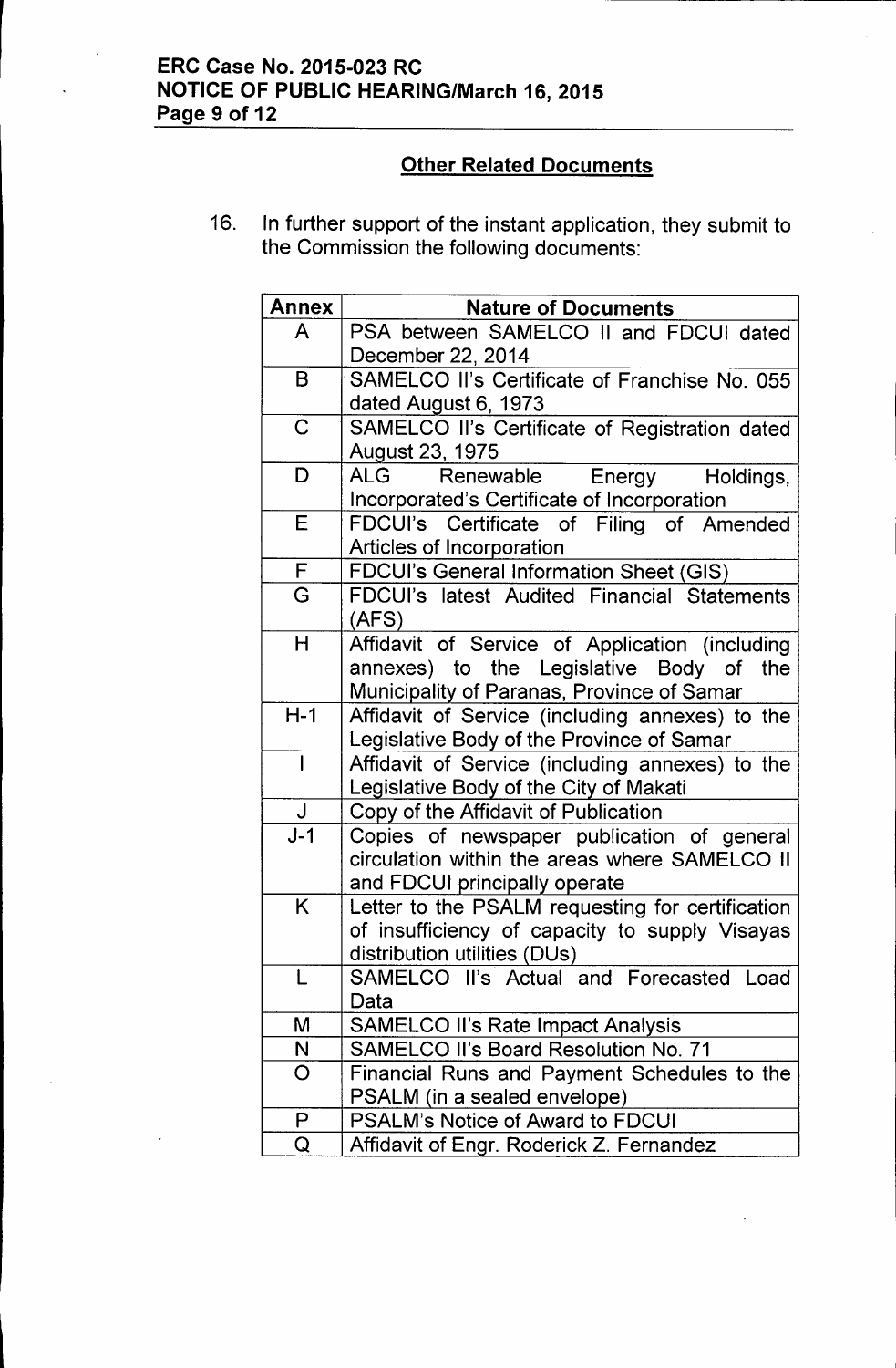# **Allegations in Support of the Motion for Confidential Treatment of Information**

17. The Commission may, upon request of a party and determining that the disclosure of information requested to be treated as confidential information is justified, treat certain information submitted to it as confidential.<sup>2</sup> They are bound by confidentiality agreement prohibiting the disclosure of any business, technical, marketing, operational, organizational, financial or other information and trade secrets and other confidential documents, papers and information. $3$  Accordingly, they request before the Commission that **Annex** "0" not be disclosed and be treated as confidential in accordance with Rule 4 of the ERC Rules. This Annex contains confidential information critical to the business operation of FDCUI including trade secrets and business calculations, assumptions and projections;

# **Allegations in Support of the Issuance of Provisional Authority**

- 18. The Certificate of Closing and Effectivity for the turnover of the output of the ULGPP is scheduled to be issued on December 19, 2014. FDCUI commences obligation on  $00:00H$  of December 26, 2014 - the Effectivity Date of the IPPA Agreement dated October 20, 2014. A provisional approval of the PSA with indicative rate, from the Commission will allow FDCUI to perform its obligation to supply the requirements of SAMELCO II and for the latter to receive power from the power plant. The issuance of the provisional authority will allow SAMELCO II to charge and collect the respective fees enumerated in the PSA as well as authorize it to pass on the full amount to its member-consumers;
- 19. Pursuant to the ERC Rules of Practice and Procedures, the Commission may exercise its discretion by granting provisional authority or interim relief prior to a final Decision;

 $2$  Rule 4 - Confidential Information, ERC Rules

<sup>3</sup> Article 12.4 of the PSA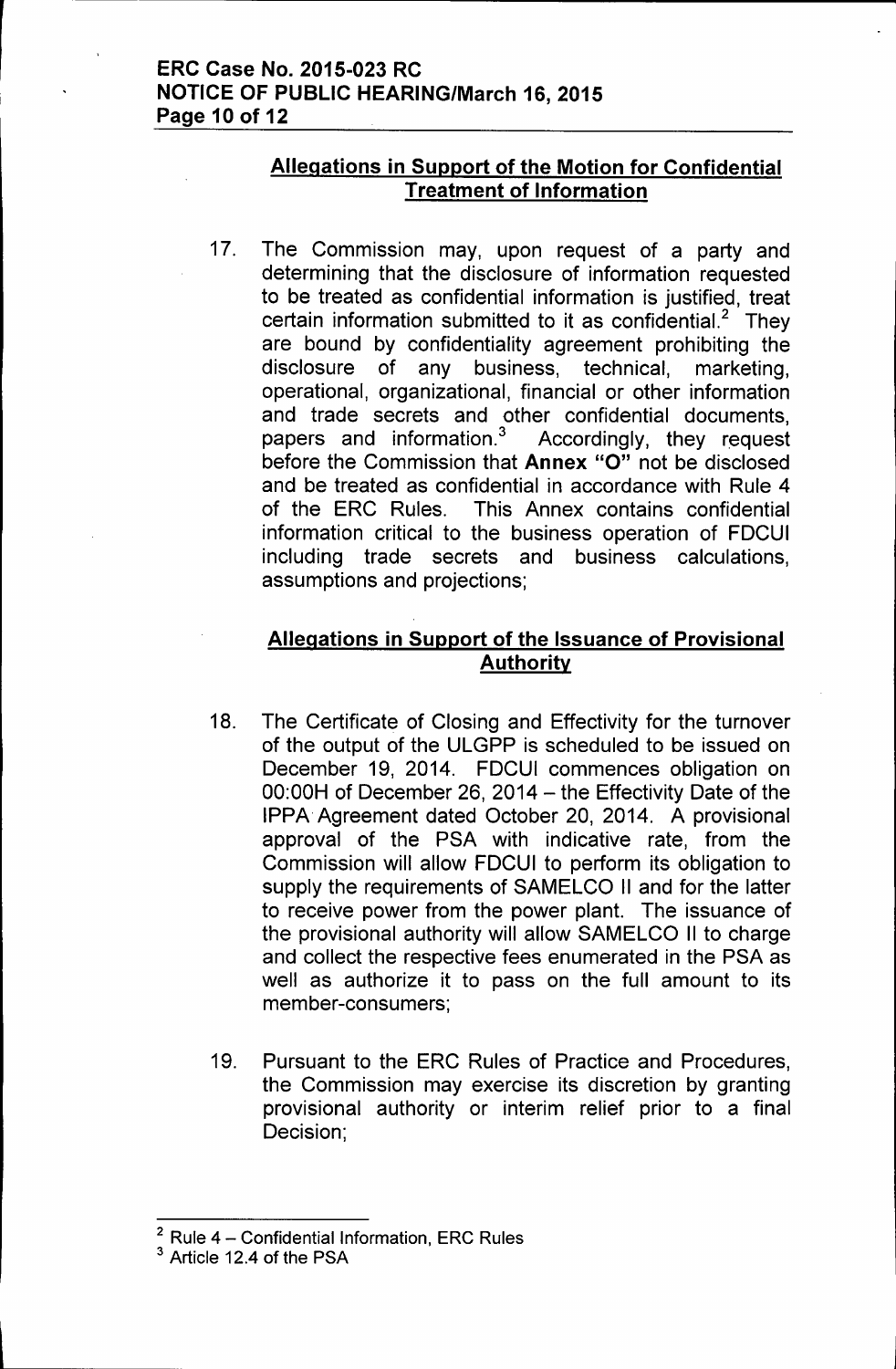20. It is understood that the interim relief sought by them that may be granted by Commission shall be subject to adjustments and other conditions that may be imposed after hearing and final determination; and

#### **Prayer**

- 21. Thus, they pray, that the Commission:
	- 20.1 Approve their dully negotiated PSA;
	- 20.2 Issue an Order: a) treating Annex "0" and the information contained therein as confidential; b) directing their non-disclosure pursuant to Rule 4 of the ERC Rules; and c) prescribing the guidelines for the protection thereof;
	- 20.3 Provisionally approve their PSA as well as a provisional authority authorizing SAMELCO II to pass on the full amount of the fees and charges under the said PSA to its member-consumers; and
	- 20.4 After trial on the merits, issue a permanent approval of their PSA between which would authorize SAMELCO II to charge and collect the fees under the said PSA as well as authorize it to pass on the full amount to its member-consumers.

The Commission has set the application for initial hearing, expository presentation, pre-trial conference and evidentiary hearing on April 15, 2015 (Wednesday) at ten o'clock in the morning (10:00 A.M.) at SAMELCO II's Main Office, Paranas, Samar.

All persons who have an interest in the subject matter of the proceeding may become a party by filing, at least five (5) days prior to the initial hearing and subject to the requirements in the ERC's Rules of Practice and Procedure, a verified petition with the Commission giving the docket number and title of the proceeding and stating: (1) the petitioner's name and address; (2) the nature of petitioner's interest in the subject matter of the proceeding, and the way and manner in which such interest is affected by the issues involved in the proceeding; and (3) a statement of the relief desired.